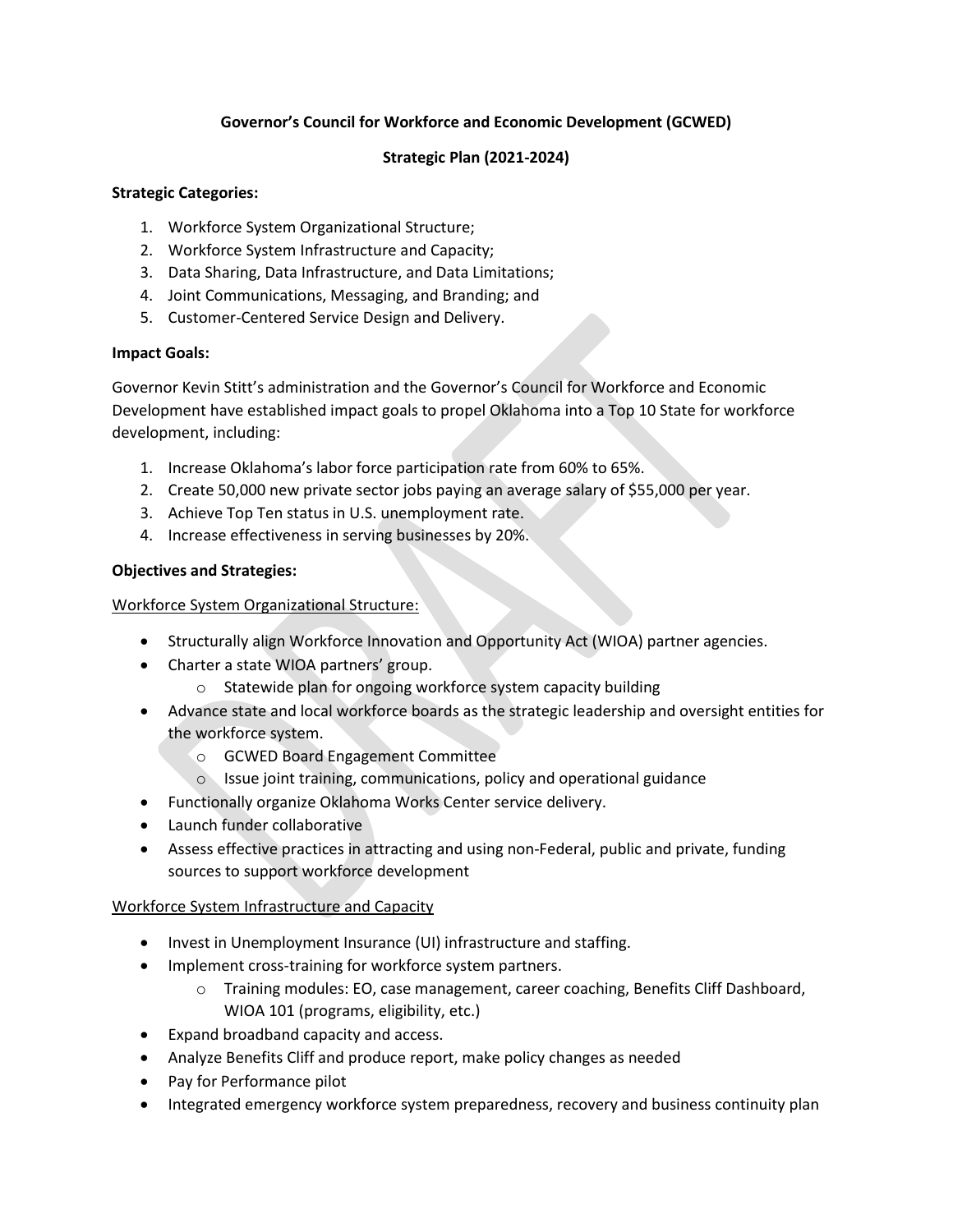Pilot at least one job quality improvement initiative by 2020

## Data Sharing, Data Infrastructure, and Data Limitations

- Improve management information system capacity, functionality, and sharing.
- Advance labor exchange system functionality and ease of use.
- Expand data-informed decision making.
	- o Real-time, actionable workforce and economic information to anticipate trends
	- o MOUs for data sharing
	- $\circ$  Plan for identifying key data elements needed, potential sources, and steps to access/analyze data to inform strategy, investments and service design
	- Establish a Governor's Council Data Initiative to identify needs and resources and plan.
		- o Drive adoption of new MIS
		- o Expand functionality of state labor exchange system
		- $\circ$  Identify labor market information needs and facilitate access to new data sources/tools
		- $\circ$  Drive access to longitudinal data that informs strategic investments in training programs and overall service delivery.
- Advocate for better state data systems and single person identifier to allow for more strategic investments and increased efficiencies
- Implement a master MOU to be signed by the 17 state agency workforce partners

#### Joint Communications, Messaging, and Branding

- Implement coordinated state-to-local partner communications.
	- o Develop joint system communications plan (and marketing materials)
- Enhance system-wide local communications.
	- $\circ$  Local boards lead the development of approaches for systemwide communications at local level
- Expand adoption of the Oklahoma Works brand among partners.
	- $\circ$  Identify barriers and resistance to adoption of common identifier (OK Works brand)
	- o Collect and analyze information on the perceptions of the OK Works brand among job seekers and business customers (survey on regular basis)
	- o Adopt OK Works brand by all customer-facing services and staff.

#### Customer-Centered Service Design and Delivery

- Make service delivery more integrated and customer-friendly.
	- o Assess customer satisfaction results monthly and implement improvements as needed.
- Expand and diversify virtual service delivery capacity.
- Unify and integrate business customer outreach and service delivery.
	- o Implement a joint CRM for workforce partners
	- o Increase the number of active sector partnerships
	- o Scale skills-based hiring initiative
	- o Implement strategic plan for responding to employer needs
	- $\circ$  Advocate for economic incentives for employers, industries and workforce participants to upskill (e.g. tax credits, tuition resources)